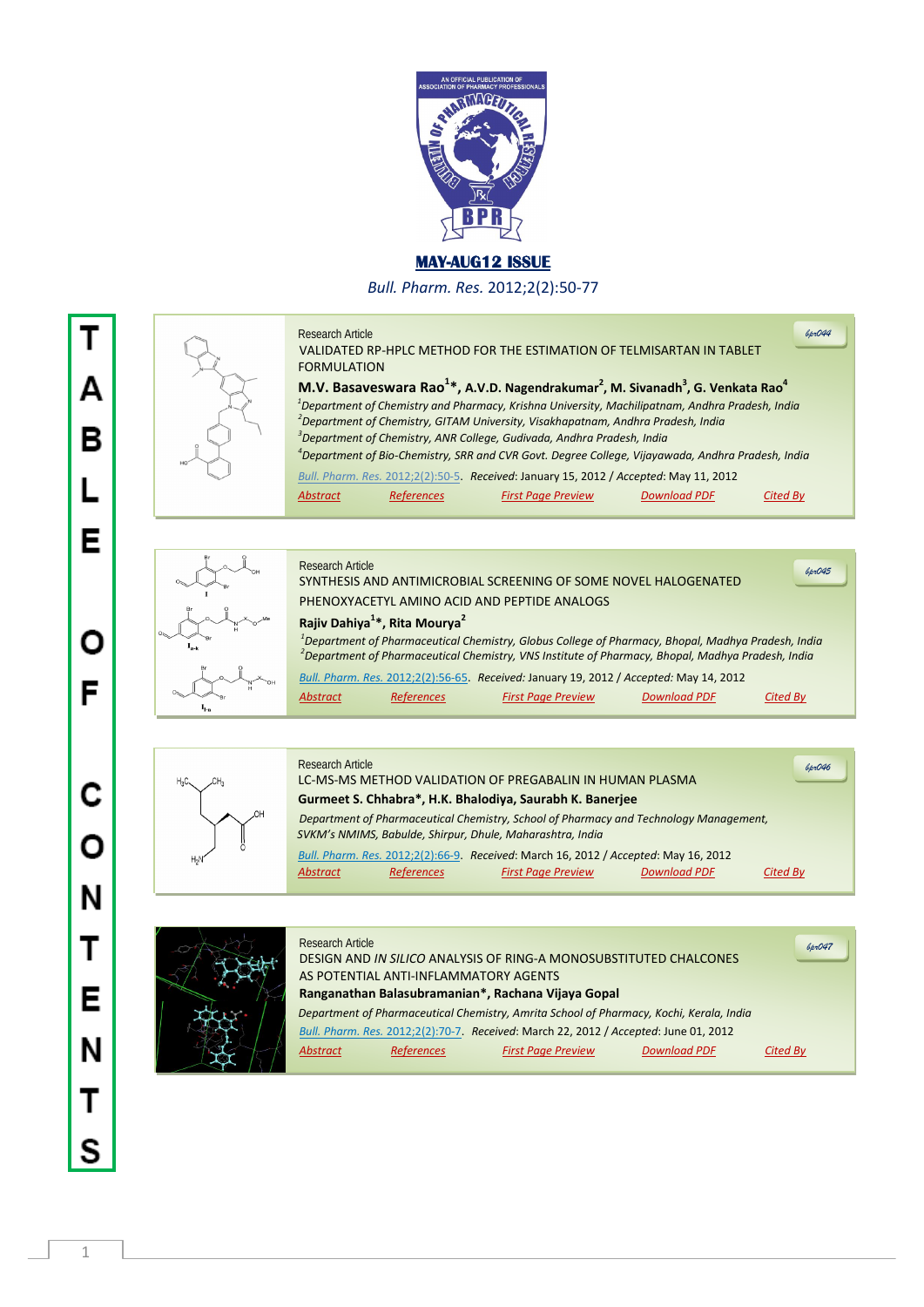

## **MAY-AUG12 ISSUE**

*Bull. Pharm. Res.* 2012;2(2):78-105



| <b>Research Article</b> |                                                             | ANTIOXIDANT ACTIVITY OF ETHANOLIC EXTRACT OF CASSIA HIRSUTA (L.) LEAVES                                                                                                                              |                     | 6pr048   |
|-------------------------|-------------------------------------------------------------|------------------------------------------------------------------------------------------------------------------------------------------------------------------------------------------------------|---------------------|----------|
|                         | S.M. Zahid Hosen <sup>1</sup> , Nipa Chowdhury <sup>1</sup> | Tapas Kanti Dey <sup>1*</sup> , Talha Bin Emran <sup>1</sup> , Dibyajyoti Saha <sup>1</sup> , Md. Atiar Rahman <sup>2</sup> ,                                                                        |                     |          |
|                         |                                                             | <sup>1</sup> Department of Pharmacy, BGC Trust University, Chittagong, Bangladesh<br><sup>2</sup> Department of Biochemistry and Molecular Biology, University of Chittagong, Chittagong, Bangladesh |                     |          |
|                         |                                                             | Bull. Pharm. Res. 2012;2(1):78-82. Received: March 21, 2012 / Accepted: June 16, 2012                                                                                                                |                     |          |
| <b>Abstract</b>         | <b>References</b>                                           | <b>First Page Preview</b>                                                                                                                                                                            | <b>Download PDF</b> | Cited Bv |



|                  | <b>Research Article</b>        |                               |                                                                                              |                     | 6p049           |  |
|------------------|--------------------------------|-------------------------------|----------------------------------------------------------------------------------------------|---------------------|-----------------|--|
|                  |                                |                               | FIRST ORDER DERIVATIVE SPECTROPHOTOMETRIC DETERMINATION OF TELMISARTAN                       |                     |                 |  |
|                  |                                | IN PHARMACEUTICAL FORMULATION |                                                                                              |                     |                 |  |
|                  |                                |                               | Sunil Singh*, Ajit Kumar Yadav, Hemendra Gautam                                              |                     |                 |  |
|                  | Bareilly, Uttar Pradesh, India |                               | Department of Pharmaceutical Chemistry, Invertis Institute of Pharmacy, Invertis University, |                     |                 |  |
|                  |                                |                               | Bull. Pharm. Res. 2012;2(2):83-6. Received: March 01, 2012 / Accepted: June 18, 2012         |                     |                 |  |
| 00 350 00 400 00 | <b>Abstract</b>                | <b>References</b>             | <b>First Page Preview</b>                                                                    | <b>Download PDF</b> | <b>Cited By</b> |  |
|                  |                                |                               |                                                                                              |                     |                 |  |



| <b>Research Article</b>       |                   |                                                                                                                              |                     | 64050           |
|-------------------------------|-------------------|------------------------------------------------------------------------------------------------------------------------------|---------------------|-----------------|
|                               |                   | CYTOTOXIC POTENTIAL OF THE ETHANOLIC EXTRACT OF LEUCAS ASPERA                                                                |                     |                 |
|                               |                   | Nipa Chowdhury <sup>1</sup> *, Talha Bin Emran <sup>1</sup> , Dibyajyoti Saha <sup>1</sup> , Md. Atiar Rahman <sup>2</sup> , |                     |                 |
| S.M. Zahid Hosen <sup>1</sup> |                   |                                                                                                                              |                     |                 |
|                               |                   | <sup>1</sup> Department of Pharmacy, BGC Trust University, Chittagong, Bangladesh                                            |                     |                 |
|                               |                   | <sup>2</sup> Department of Biochemistry and Molecular Biology, University of Chittagong, Chittagong, Bangladesh              |                     |                 |
|                               |                   | Bull. Pharm. Res. 2012;2(2):87-90. Received: March 25, 2012 / Accepted: June 29, 2012                                        |                     |                 |
| Abstract                      | <b>References</b> | <b>First Page Preview</b>                                                                                                    | <b>Download PDF</b> | <b>Cited By</b> |



| Wased | <b>Review Article</b> |                             |                                                                                          |                     | 6pr051   |
|-------|-----------------------|-----------------------------|------------------------------------------------------------------------------------------|---------------------|----------|
|       |                       |                             | ETHNOMEDICINAL PLANTS USED AGAINST JAUNDICE IN BANGLADESH AND ITS                        |                     |          |
|       |                       | <b>ECONOMICAL PROSPECTS</b> |                                                                                          |                     |          |
|       |                       |                             | Zahed Bin Rahim*, Muhammad Mahabubur Rahman, Dibyajyoti Saha, S.M. Zahid Hosen,          |                     |          |
| $6\%$ |                       | Swati Paul, Shafiul Kader   |                                                                                          |                     |          |
|       |                       |                             | Department of Pharmacy, BGC Trust University, Chittagong, Bangladesh                     |                     |          |
|       |                       |                             | Bull. Pharm. Res. 2012;2(2):91-105. Received: January 06, 2012 / Accepted: July 29, 2012 |                     |          |
|       | <b>Abstract</b>       | <b>References</b>           | <b>First Page Preview</b>                                                                | <b>Download PDF</b> | Cited By |
|       |                       |                             |                                                                                          |                     |          |

T